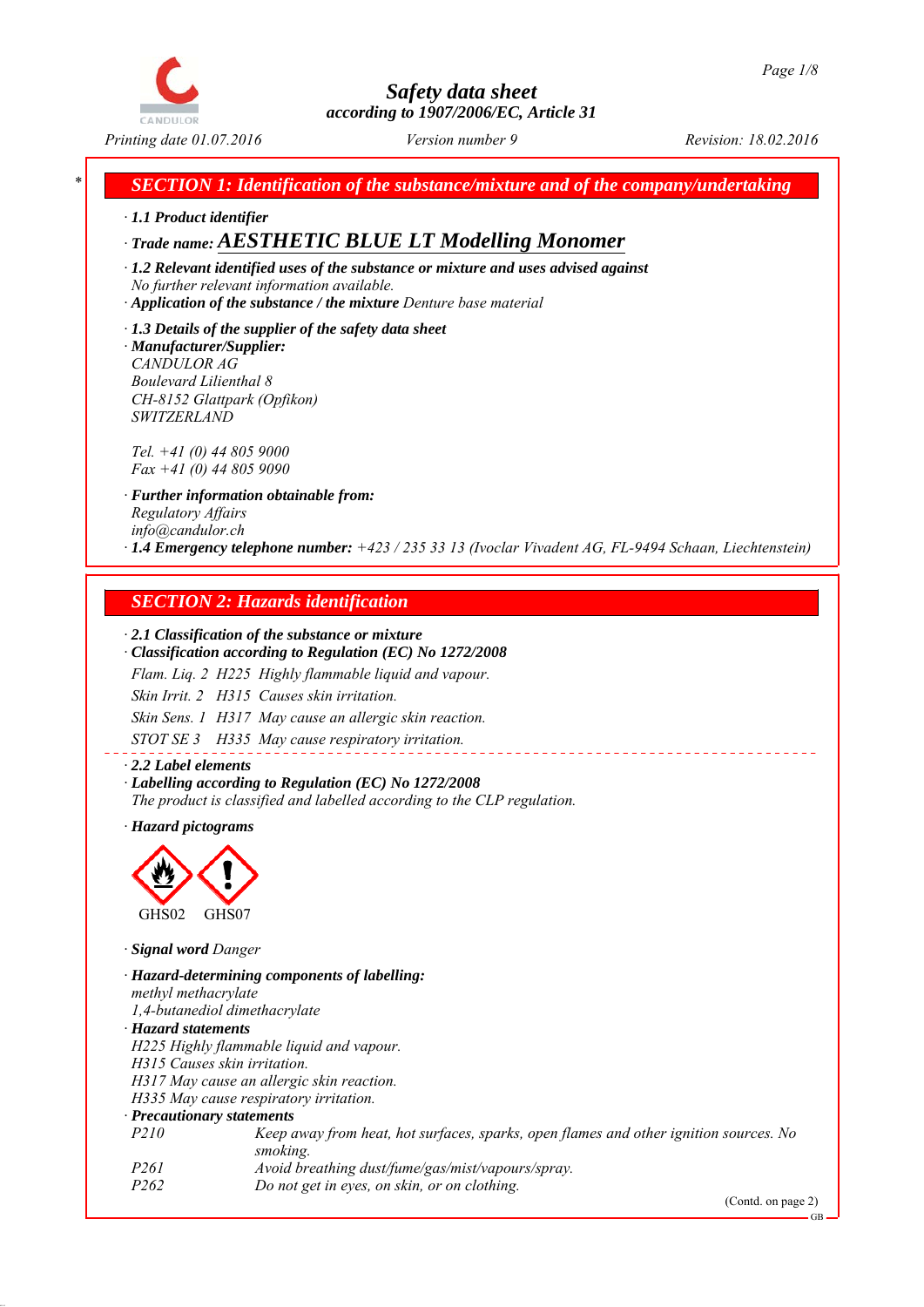# *Safety data sheet*

*according to 1907/2006/EC, Article 31*

*Printing date 01.07.2016 Revision: 18.02.2016 Version number 9*

## *Trade name: AESTHETIC BLUE LT Modelling Monomer*

(Contd. of page 1)

*P280 Wear protective gloves/protective clothing/eye protection/face protection. P303+P361+P353 IF ON SKIN (or hair): Take off immediately all contaminated clothing. Rinse skin with water/shower. P501 Dispose of contents/container in accordance with local/regional/national/international*

*∙ 2.3 Other hazards*

*∙ Results of PBT and vPvB assessment*

*regulations.*

*∙ PBT: Not applicable.*

*∙ vPvB: Not applicable.*

*SECTION 3: Composition/information on ingredients*

*∙ 3.2 Chemical characterisation: Mixtures*

*∙ Description: Mixture of substances listed below with nonhazardous additions.*

| $\cdot$ Dangerous components: |                                                                                                   |              |  |  |
|-------------------------------|---------------------------------------------------------------------------------------------------|--------------|--|--|
| $CAS: 80-62-6$                | methyl methacrylate                                                                               | 50-100%      |  |  |
|                               | EINECS: 201-297-1 Flam. Lig. 2, H225; Skin Irrit. 2, H315; Skin Sens. 1, H317; STOT SE 3,<br>H335 |              |  |  |
| $CAS: 2082-81-7$              | $\vert$ 1,4-butanediol dimethacrylate                                                             | $2.5 - 10\%$ |  |  |
|                               | EINECS: 218-218-1 Skin Irrit. 2, H315; Eye Irrit. 2, H319; Skin Sens. 1, H317; STOT SE 3,<br>H335 |              |  |  |
|                               |                                                                                                   |              |  |  |

*∙ Additional information: For the wording of the listed hazard phrases refer to section 16.*

## *SECTION 4: First aid measures*

*∙ 4.1 Description of first aid measures*

*∙ General information: Immediately remove any clothing soiled by the product.*

*∙ After inhalation:*

*Supply fresh air; consult doctor in case of complaints.*

*In case of unconsciousness place patient stably in side position for transportation.*

*∙ After skin contact:*

*Immediately rinse with water.*

*If skin irritation continues, consult a doctor.*

- *∙ After eye contact: Rinse opened eye for several minutes under running water. Then consult a doctor.*
- *∙ After swallowing:*

*Rinse out mouth and then drink plenty of water.*

*Do not induce vomiting; call for medical help immediately.*

- *∙ 4.2 Most important symptoms and effects, both acute and delayed No further relevant information available.*
- *∙ 4.3 Indication of any immediate medical attention and special treatment needed*

*No further relevant information available.*

## *SECTION 5: Firefighting measures*

*∙ 5.1 Extinguishing media*

*∙ Suitable extinguishing agents:*

*CO2, powder or water spray. Fight larger fires with water spray or alcohol resistant foam.*

*∙ For safety reasons unsuitable extinguishing agents: Water with full jet*

*∙ 5.2 Special hazards arising from the substance or mixture No further relevant information available.*

*∙ 5.3 Advice for firefighters*

*∙ Protective equipment: No special measures required.*

(Contd. on page 3)

GB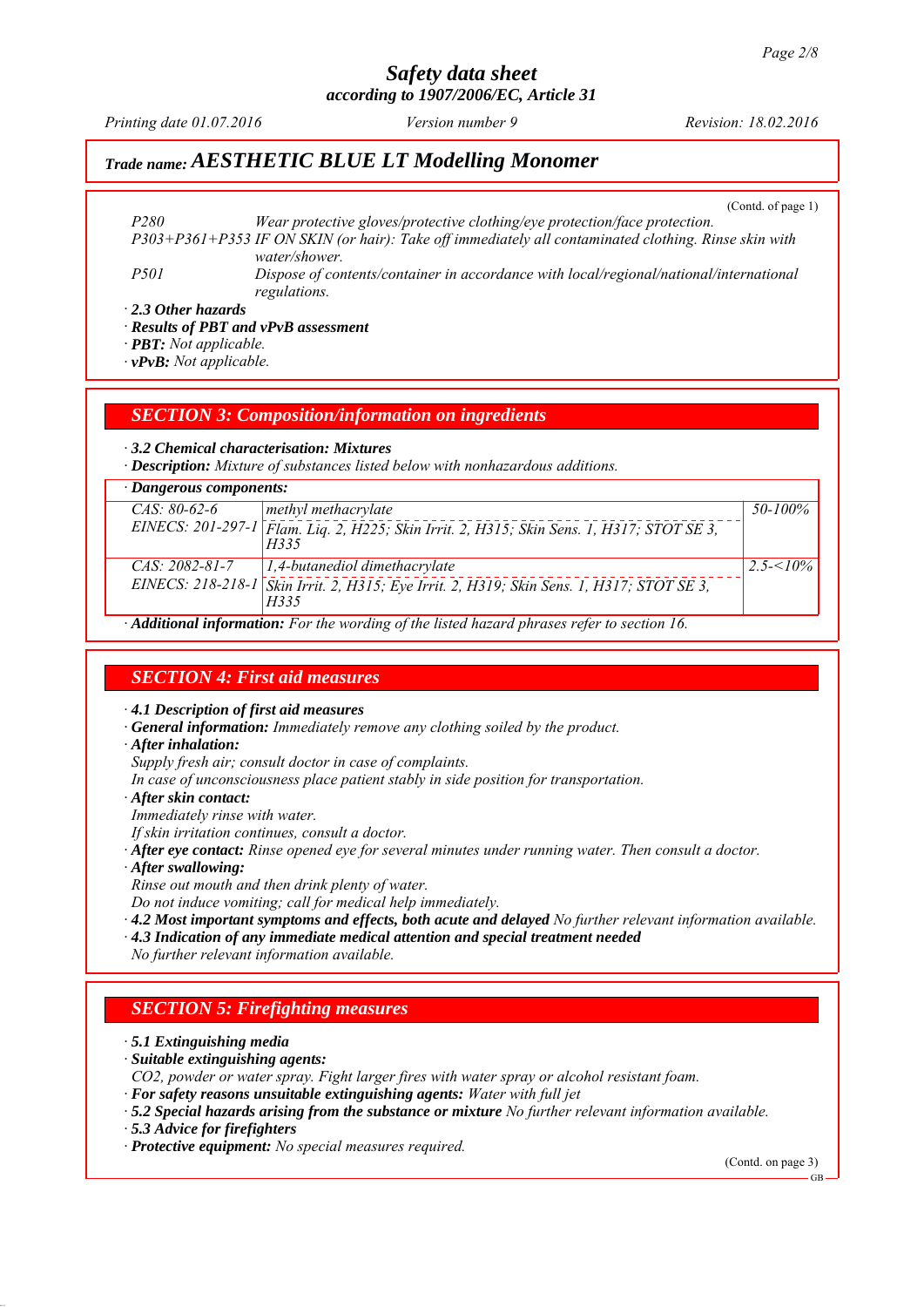*Printing date 01.07.2016 Revision: 18.02.2016 Version number 9*

## *Trade name: AESTHETIC BLUE LT Modelling Monomer*

(Contd. of page 2)

*∙ Additional information Cool endangered receptacles with water spray.*

## *SECTION 6: Accidental release measures*

- *∙ 6.1 Personal precautions, protective equipment and emergency procedures Wear protective equipment. Keep unprotected persons away.*
- *∙ 6.2 Environmental precautions: Do not allow to enter sewers/ surface or ground water.*
- *∙ 6.3 Methods and material for containment and cleaning up:*

*Absorb with liquid-binding material (sand, diatomite, acid binders, universal binders, sawdust). Ensure adequate ventilation.*

- *Do not flush with water or aqueous cleansing agents*
- *∙ 6.4 Reference to other sections See Section 7 for information on safe handling. See Section 8 for information on personal protection equipment. See Section 13 for disposal information.*

## *SECTION 7: Handling and storage*

*∙ 7.1 Precautions for safe handling*

- *Only adequately trained personnel should handle this product. Ensure good ventilation/exhaustion at the workplace. For use in dentistry only.*
- *∙ Information about fire and explosion protection: Keep ignition sources away - Do not smoke. Protect against electrostatic charges.*
- *∙ 7.2 Conditions for safe storage, including any incompatibilities*
- *∙ Storage:*
- *∙ Requirements to be met by storerooms and receptacles:*
- *Store in a cool location.*
- *Store only in the original receptacle. ∙ Information about storage in one common storage facility: Store away from oxidising agents.*
- *∙ Further information about storage conditions:*
- *Keep container tightly sealed. Store receptacle in a well ventilated area.*
- *Protect from heat and direct sunlight.*
- *∙ 7.3 Specific end use(s) No further relevant information available.*

## *SECTION 8: Exposure controls/personal protection*

*∙ Additional information about design of technical facilities: No further data; see item 7.*

*∙ 8.1 Control parameters*

*∙ Ingredients with limit values that require monitoring at the workplace:*

#### *CAS: 80-62-6 methyl methacrylate*

- *WEL Short-term value: 416 mg/m³, 100 ppm*
	- *Long-term value: 208 mg/m³, 50 ppm*
- *∙ Additional information: The lists valid during the making were used as basis.*
- *∙ 8.2 Exposure controls*
- *∙ Personal protective equipment:*
- *∙ General protective and hygienic measures:*

*Usual hygienic measures for dental practice and dental laboratories.*

(Contd. on page 4)

GB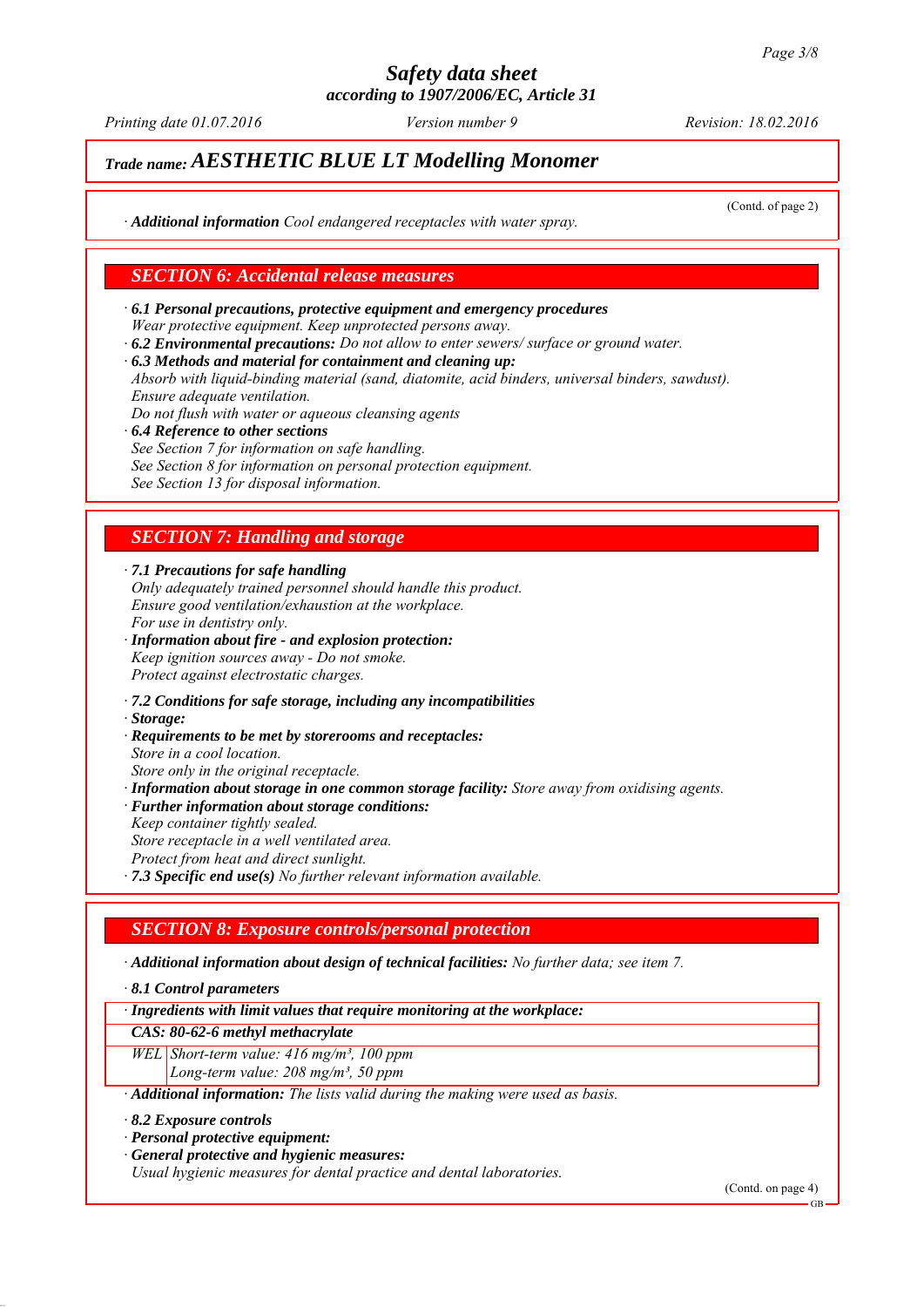GB

## *Safety data sheet according to 1907/2006/EC, Article 31*

*Printing date 01.07.2016 Revision: 18.02.2016 Version number 9*

## *Trade name: AESTHETIC BLUE LT Modelling Monomer*



| <b>SECTION 9: Physical and chemical properties</b> |
|----------------------------------------------------|
|----------------------------------------------------|

| .9.1 Information on basic physical and chemical properties |                                                                                                        |
|------------------------------------------------------------|--------------------------------------------------------------------------------------------------------|
| · General Information<br>$\cdot$ Appearance:               |                                                                                                        |
| Form:                                                      | Fluid                                                                                                  |
| Colour:                                                    | Colourless                                                                                             |
| $\cdot$ Odour:                                             | Pungent                                                                                                |
| • Odour threshold:                                         | Not determined.                                                                                        |
| $\cdot$ pH-value:                                          | Not determined.                                                                                        |
| $\cdot$ Change in condition                                |                                                                                                        |
| <b>Melting point/Melting range:</b>                        | -48 °C                                                                                                 |
| <b>Boiling point/Boiling range:</b>                        | 101 °C                                                                                                 |
| $\cdot$ Flash point:                                       | $10^{\circ}C$                                                                                          |
| · Ignition temperature:                                    | 430 °C                                                                                                 |
| $\cdot$ Self-igniting:                                     | Product is not selfigniting.                                                                           |
| · Danger of explosion:                                     | <i>Product is not explosive. However, formation of explosive air/</i><br>vapour mixtures are possible. |
|                                                            | (Contd. on page 5)                                                                                     |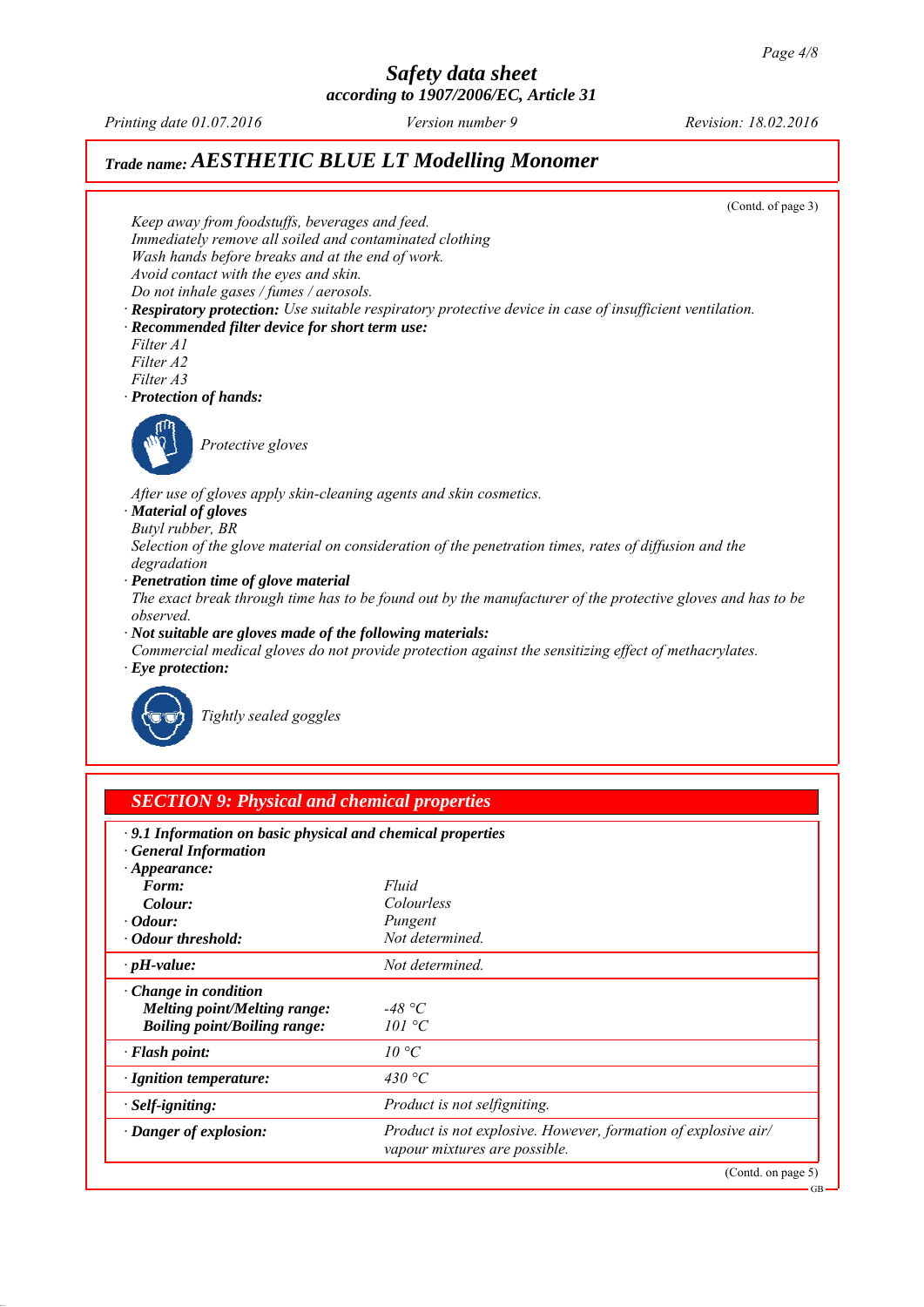*Printing date 01.07.2016 Revision: 18.02.2016 Version number 9*

## *Trade name: AESTHETIC BLUE LT Modelling Monomer*

|                                                            |                                            | (Contd. of page 4) |
|------------------------------------------------------------|--------------------------------------------|--------------------|
| $\cdot$ Explosion limits:                                  |                                            |                    |
| Lower:                                                     | 2.1 Vol $\%$                               |                    |
| Upper:                                                     | 12.5 Vol $\%$                              |                    |
| $\cdot$ Vapour pressure at 20 $\cdot$ C:                   | $47$ hPa                                   |                    |
| $\cdot$ Density at 20 $\cdot$ C:                           | $0.943$ g/cm <sup>3</sup>                  |                    |
| · Relative density                                         | Not determined.                            |                    |
| · Vapour density                                           | Not determined.                            |                    |
| $\cdot$ Evaporation rate                                   | Not determined.                            |                    |
| $\cdot$ Solubility in / Miscibility with                   |                                            |                    |
| water at $20^{\circ}$ C:                                   | $1.6$ g/l                                  |                    |
| · Partition coefficient (n-octanol/water): Not determined. |                                            |                    |
| $\cdot$ Viscosity:                                         |                                            |                    |
| Dynamic:                                                   | Not determined.                            |                    |
| Kinematic:                                                 | Not determined.                            |                    |
| $\cdot$ 9.2 Other information                              | No further relevant information available. |                    |

## *SECTION 10: Stability and reactivity*

*∙ 10.1 Reactivity No further relevant information available.*

- *∙ 10.2 Chemical stability Stable under normal handling and storage conditions.*
- *∙ Thermal decomposition / conditions to be avoided: No decomposition if used according to specifications.*
- *∙ 10.3 Possibility of hazardous reactions*

*Forms explosive gas mixture with air.*

*Reacts with strong oxidising agents.*

*Exothermic polymerisation.*

*∙ 10.4 Conditions to avoid No further relevant information available.*

- *∙ 10.5 Incompatible materials: No further relevant information available.*
- *∙ 10.6 Hazardous decomposition products: None under normal conditions of storage and use.*

## *SECTION 11: Toxicological information*

*∙ 11.1 Information on toxicological effects*

*∙ Acute toxicity Based on available data, the classification criteria are not met.*

#### *∙ LD/LC50 values relevant for classification:*

*CAS: 80-62-6 methyl methacrylate*

*Oral LD50 7872 mg/kg (rat)*

*∙ Skin corrosion/irritation*

*Causes skin irritation.*

*∙ Serious eye damage/irritation Based on available data, the classification criteria are not met.*

*∙ Respiratory or skin sensitisation*

*May cause an allergic skin reaction.*

*∙ Additional toxicological information: No further relevant information available.*

- *∙ Germ cell mutagenicity Based on available data, the classification criteria are not met.*
- *∙ Carcinogenicity Based on available data, the classification criteria are not met.*
- *∙ Reproductive toxicity Based on available data, the classification criteria are not met.*

*∙ STOT-single exposure*

*May cause respiratory irritation.*

*∙ STOT-repeated exposure Based on available data, the classification criteria are not met.*

(Contd. on page 6)

GB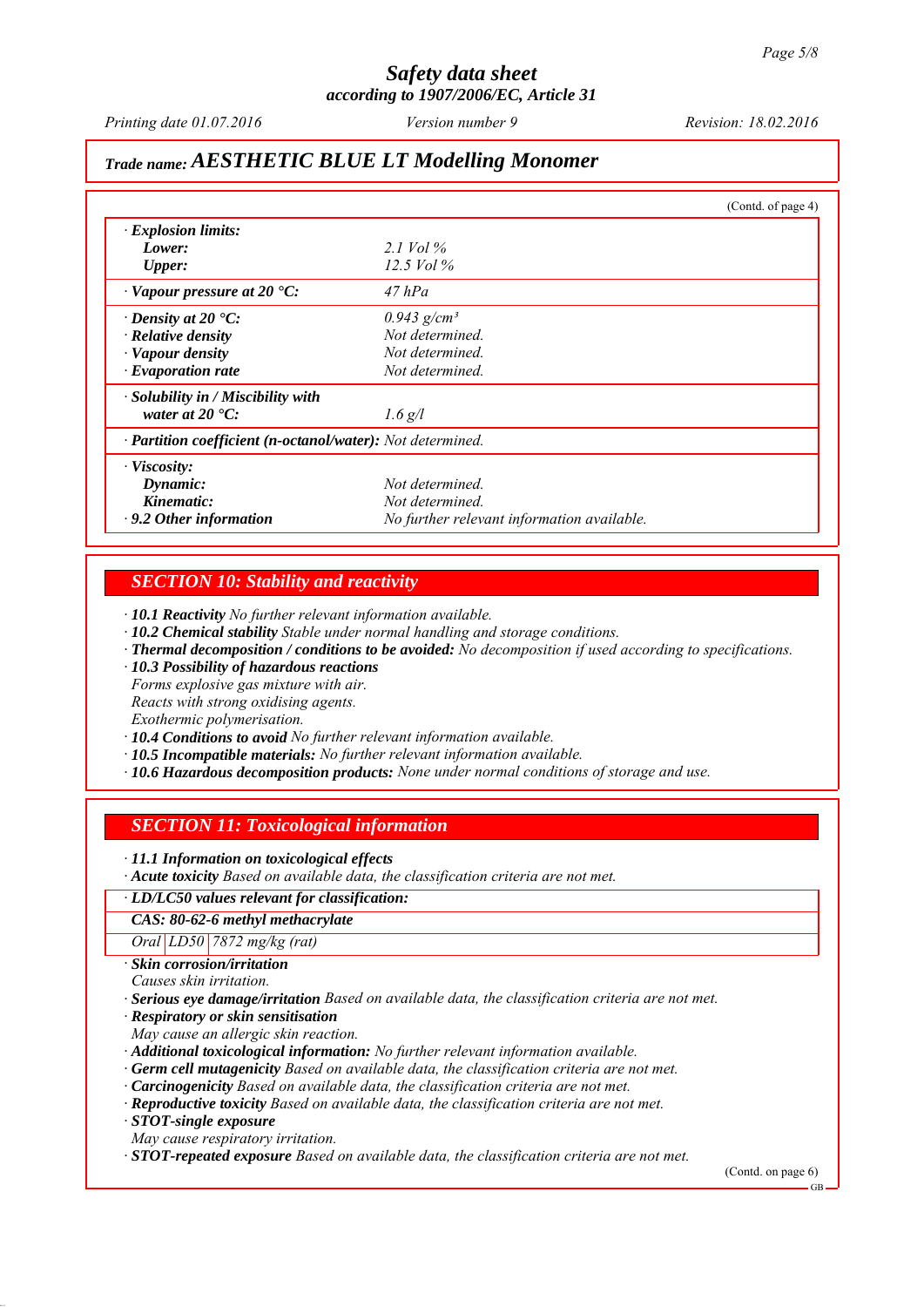*Printing date 01.07.2016 Revision: 18.02.2016 Version number 9*

## *Trade name: AESTHETIC BLUE LT Modelling Monomer*

(Contd. of page 5)

*∙ Aspiration hazard Based on available data, the classification criteria are not met.*

#### *SECTION 12: Ecological information*

*∙ 12.1 Toxicity*

*∙ Aquatic toxicity: No further relevant information available.*

- *∙ 12.2 Persistence and degradability No further relevant information available.*
- *∙ 12.3 Bioaccumulative potential No further relevant information available.*
- *∙ 12.4 Mobility in soil No further relevant information available.*
- *∙ Additional ecological information:*
- *∙ General notes:*

*Water hazard class 1 (German Regulation) (Self-assessment): slightly hazardous for water Do not allow product to reach ground water, water course or sewage system.*

*∙ 12.5 Results of PBT and vPvB assessment*

*∙ PBT: Not applicable.*

*∙ vPvB: Not applicable.*

*∙ 12.6 Other adverse effects No further relevant information available.*

## *SECTION 13: Disposal considerations*

#### *∙ 13.1 Waste treatment methods*

*∙ Recommendation*

*Must not be disposed together with household garbage. Do not allow product to reach sewage system. Take to an approved landfill or a waste incineration plant, under conditions approved by the local authority.*

*∙ European waste catalogue*

*18 01 06\* chemicals consisting of or containing dangerous substances*

*∙ Uncleaned packaging:*

*∙ Recommendation: Disposal must be made according to official regulations.*

| $\cdot$ 14.1 UN-Number<br>ADR, RID, ADN, IMDG, IATA | <i>UN1247</i>                           |
|-----------------------------------------------------|-----------------------------------------|
| $\cdot$ 14.2 UN proper shipping name                |                                         |
| $\cdot$ ADR/RID/ADN                                 | 1247 METHYL METHACRYLATE MONOMER,       |
|                                                     | <i>STABILIZED</i>                       |
| · IMDG, IATA                                        | METHYL METHACRYLATE MONOMER, STABILIZED |
| $\cdot$ 14.3 Transport hazard class(es)             |                                         |
| $\cdot$ ADR/RID/ADN                                 |                                         |
|                                                     |                                         |
| $\cdot Class$                                       | 3 (F1) Flammable liquids.               |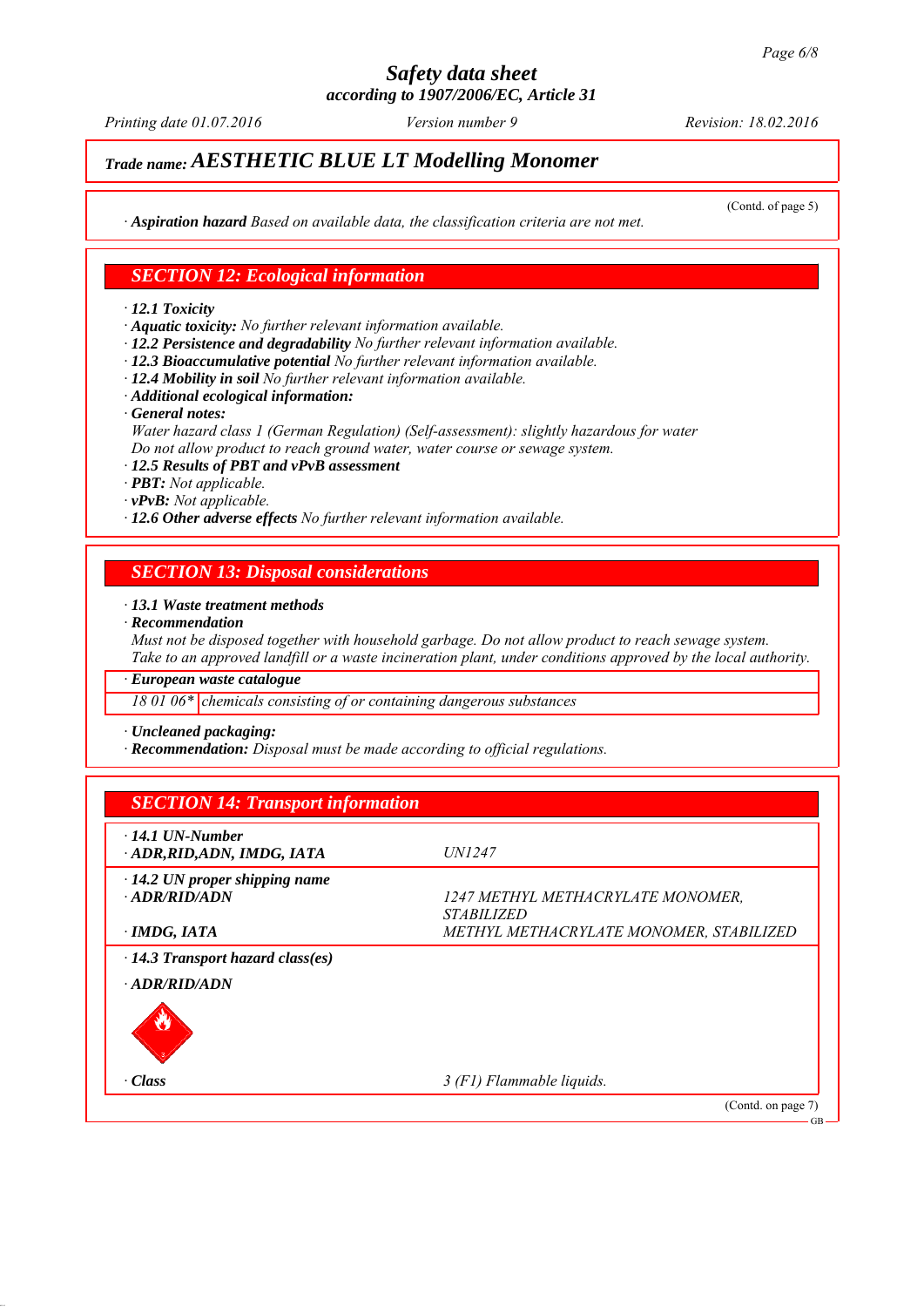# *Safety data sheet*

*according to 1907/2006/EC, Article 31*

## *Trade name: AESTHETIC BLUE LT Modelling Monomer*

|                                                                                           | (Contd. of page 6)                                                 |
|-------------------------------------------------------------------------------------------|--------------------------------------------------------------------|
| $\cdot$ <i>Label</i>                                                                      | 3                                                                  |
| · IMDG, IATA                                                                              |                                                                    |
|                                                                                           |                                                                    |
| · Class                                                                                   | 3 Flammable liquids.                                               |
| $\cdot$ <i>Label</i>                                                                      | 3                                                                  |
| · 14.4 Packing group<br>· ADR, RID, ADN, IMDG, IATA                                       | II                                                                 |
| $\cdot$ 14.5 Environmental hazards:                                                       |                                                                    |
| $\cdot$ Marine pollutant:                                                                 | No                                                                 |
| $\cdot$ 14.6 Special precautions for user                                                 | Warning: Flammable liquids.                                        |
| · Danger code (Kemler):                                                                   | 339                                                                |
| <b>EMS Number:</b>                                                                        | $F-E$ , $S-D$                                                      |
| $\cdot$ 14.7 Transport in bulk according to Annex II of<br><b>Marpol and the IBC Code</b> | Not applicable.                                                    |
| · Transport/Additional information:                                                       |                                                                    |
| · ADR/RID/ADN                                                                             |                                                                    |
| $\cdot$ Limited quantities (LQ)                                                           | 1L                                                                 |
| $\cdot$ Excepted quantities (EQ)                                                          | Code: E2                                                           |
|                                                                                           | Maximum net quantity per inner packaging: 30 ml                    |
| · Transport category                                                                      | Maximum net quantity per outer packaging: 500 ml<br>$\overline{c}$ |
| · Tunnel restriction code                                                                 | D/E                                                                |
| $\cdot$ IMDG                                                                              |                                                                    |
| $\cdot$ Limited quantities (LQ)                                                           | IL                                                                 |
| $\cdot$ Excepted quantities (EQ)                                                          | Code: E2                                                           |
|                                                                                           | Maximum net quantity per inner packaging: 30 ml                    |
|                                                                                           | Maximum net quantity per outer packaging: 500 ml                   |
| · UN "Model Regulation":                                                                  | UN1247, METHYL METHACRYLATE MONOMER,                               |
|                                                                                           | STABILIZED, 3, II                                                  |

## *SECTION 15: Regulatory information*

*∙ 15.1 Safety, health and environmental regulations/legislation specific for the substance or mixture*

*∙ Directive 2012/18/EU*

*∙ Named dangerous substances - ANNEX I None of the ingredients is listed.*

*∙ National regulations:*

*∙ Other regulations, limitations and prohibitive regulations*

*The product is a medical device according to the Directive 93/42/EEC.*

*∙ 15.2 Chemical safety assessment: A Chemical Safety Assessment has not been carried out.*

## *SECTION 16: Other information*

*This information is based on our present knowledge. However, this shall not constitute a guarantee for any specific product features and shall not establish a legally valid contractual relationship.*

(Contd. on page 8)

GB